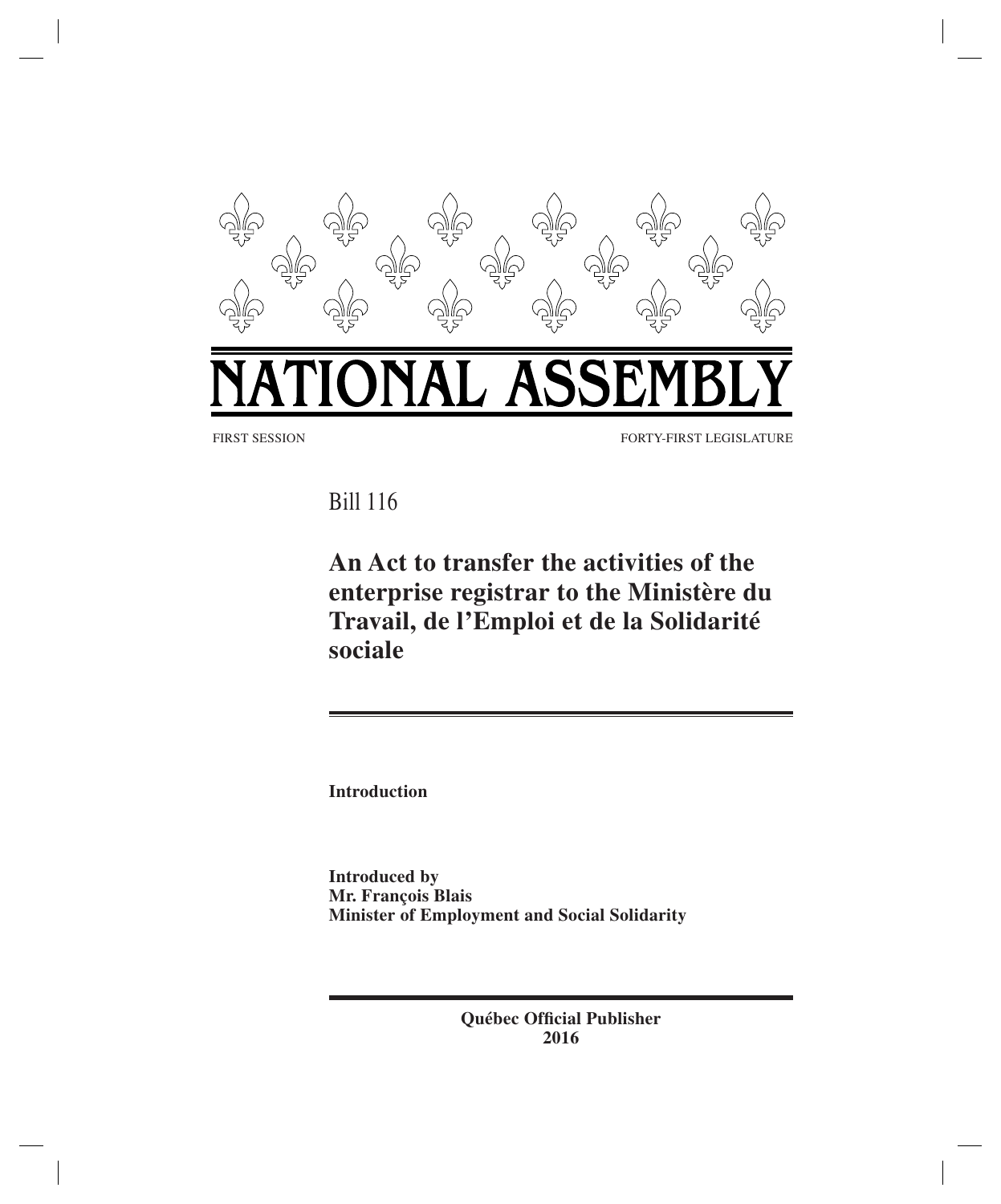# **EXPLANATORY NOTES**

*This bill aims to allow the transfer of the activities of the enterprise registrar to the Ministère du Travail, de l'Emploi et de la Solidarité sociale.*

*Under the bill, the Minister of Employment and Social Solidarity is responsible for the administration of the Act respecting the legal publicity of enterprises, except the sections of that Act that govern payment of the annual registration fee to the Minister of Revenue, which remain under the administration of the Minister of Revenue.*

*The bill specifies that the sums required to finance the activities of the enterprise registrar will be taken out of the Goods and Services Fund established within the Ministère du Travail, de l'Emploi et de la Solidarité sociale.*

*The bill also increases the fines prescribed in the Act respecting the legal publicity of enterprises and doubles them for a second offence. A new offence is added to that Act for cases in which a person who does or omits to do something in order to help another person commit an offence.*

*It simplifies the notification of originating demands involving the enterprise registrar in civil matters.*

*Lastly, the bill contains transitional and consequential provisions, in particular with respect to the transfer of certain personnel members of the Agence du revenu du Québec, of assets made available to the enterprise registrar and of records relating to its activities.*

## **LEGISLATION AMENDED BY THIS BILL:**

- Tax Administration Act (chapter A-6.002);
- Fish and Game Clubs Act (chapter C-22);
- Amusement Clubs Act (chapter C-23);
- Code of Civil Procedure (chapter C-25.01);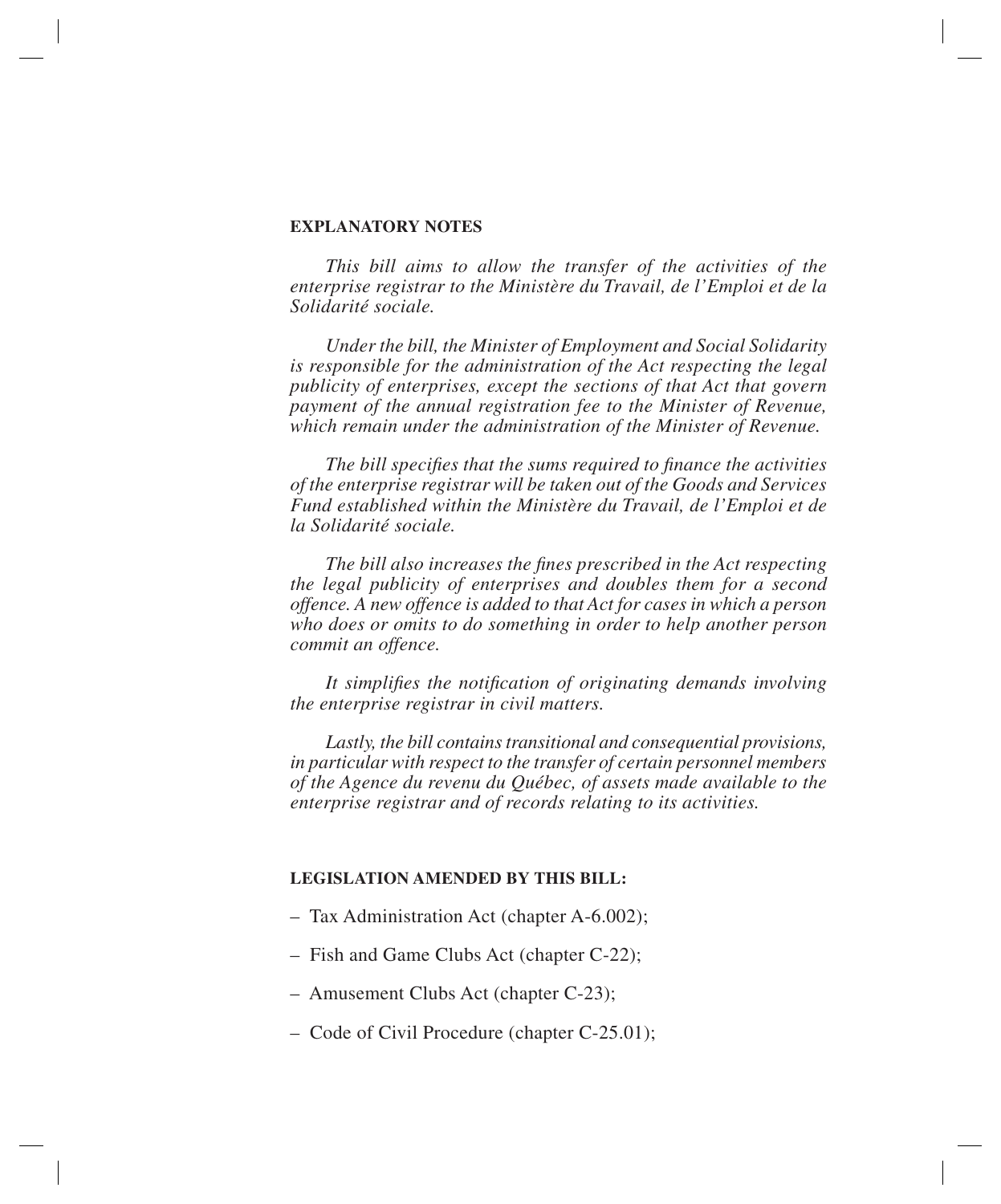- Companies Act (chapter C-38);
- Cemetery Companies Act (chapter C-40);

– Act respecting Roman Catholic cemetery companies  $(chapter C-40.1);$ 

- Gas, Water and Electricity Companies Act (chapter C-44);
- Telegraph and Telephone Companies Act (chapter C-45);
- Mining Companies Act (chapter C-47);
- Act respecting the constitution of certain Churches (chapter C-63);
- Religious Corporations Act (chapter C-71);
- Roman Catholic Bishops Act (chapter E-17);
- Act respecting fabriques (chapter F-1);
- Winding-up Act (chapter L-4);

– Act respecting the Ministère de l'Emploi et de la Solidarité sociale and the Commission des partenaires du marché du travail (chapter M-15.001);

- Act respecting the special powers of legal persons (chapter P-16);
- Act respecting the legal publicity of enterprises (chapter P-44.1);
- National Benefit Societies Act (chapter S-31);
- Business Corporations Act (chapter S-31.1);

– Act respecting societies for the prevention of cruelty to animals (chapter S-32);

– Professional Syndicates Act (chapter S-40).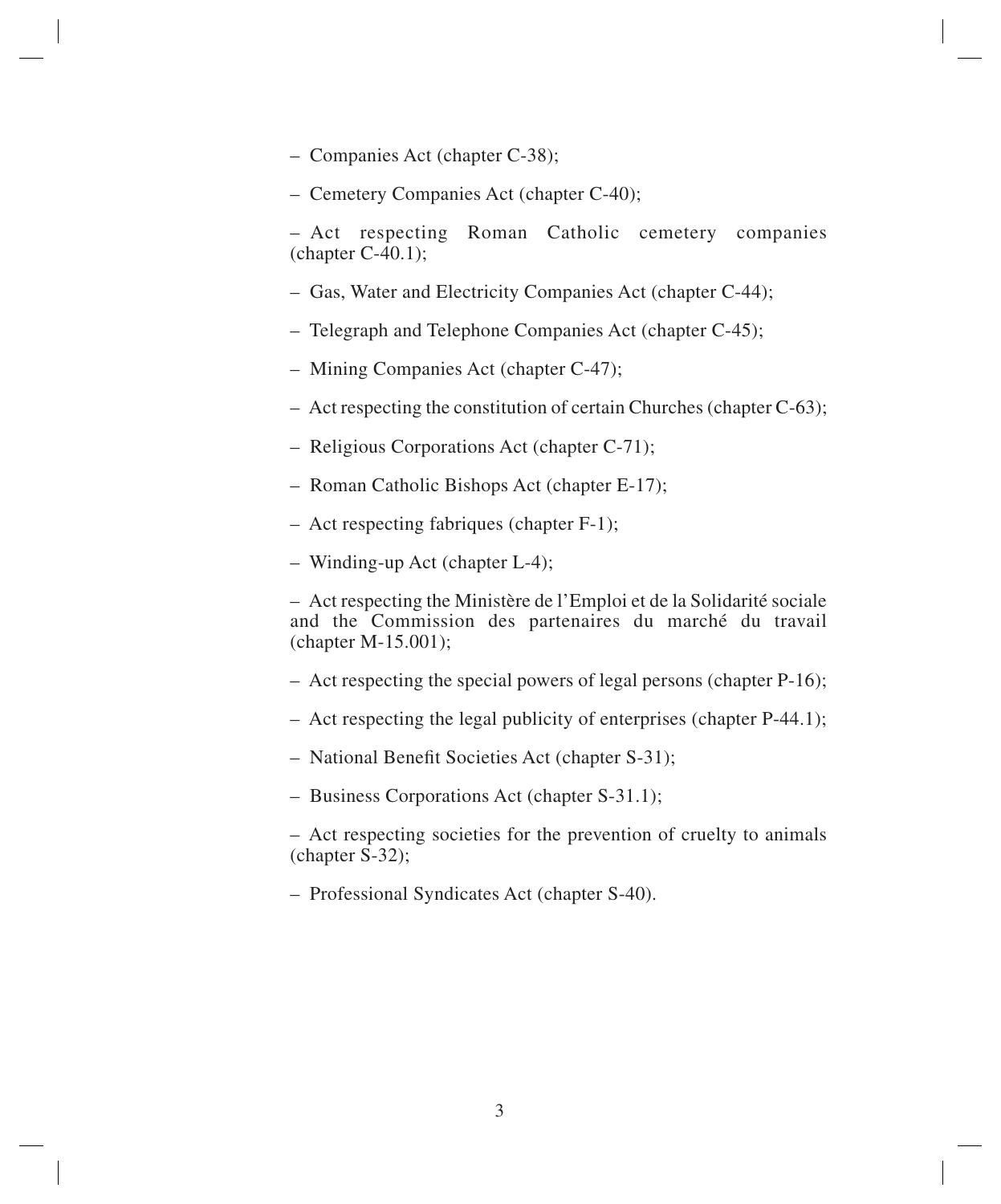# **REGULATIONS AMENDED BY THIS BILL:**

– Regulation respecting the fees for users of the advance rulings and written opinions service of the Direction générale de la législation et du registraire des entreprises of the Agence du revenu du Québec (chapter A-6.002, r. 4.1);

– Regulation respecting the signing of certain deeds, documents and writings of the Agence du revenu du Québec (chapter A-7.003, r. 1).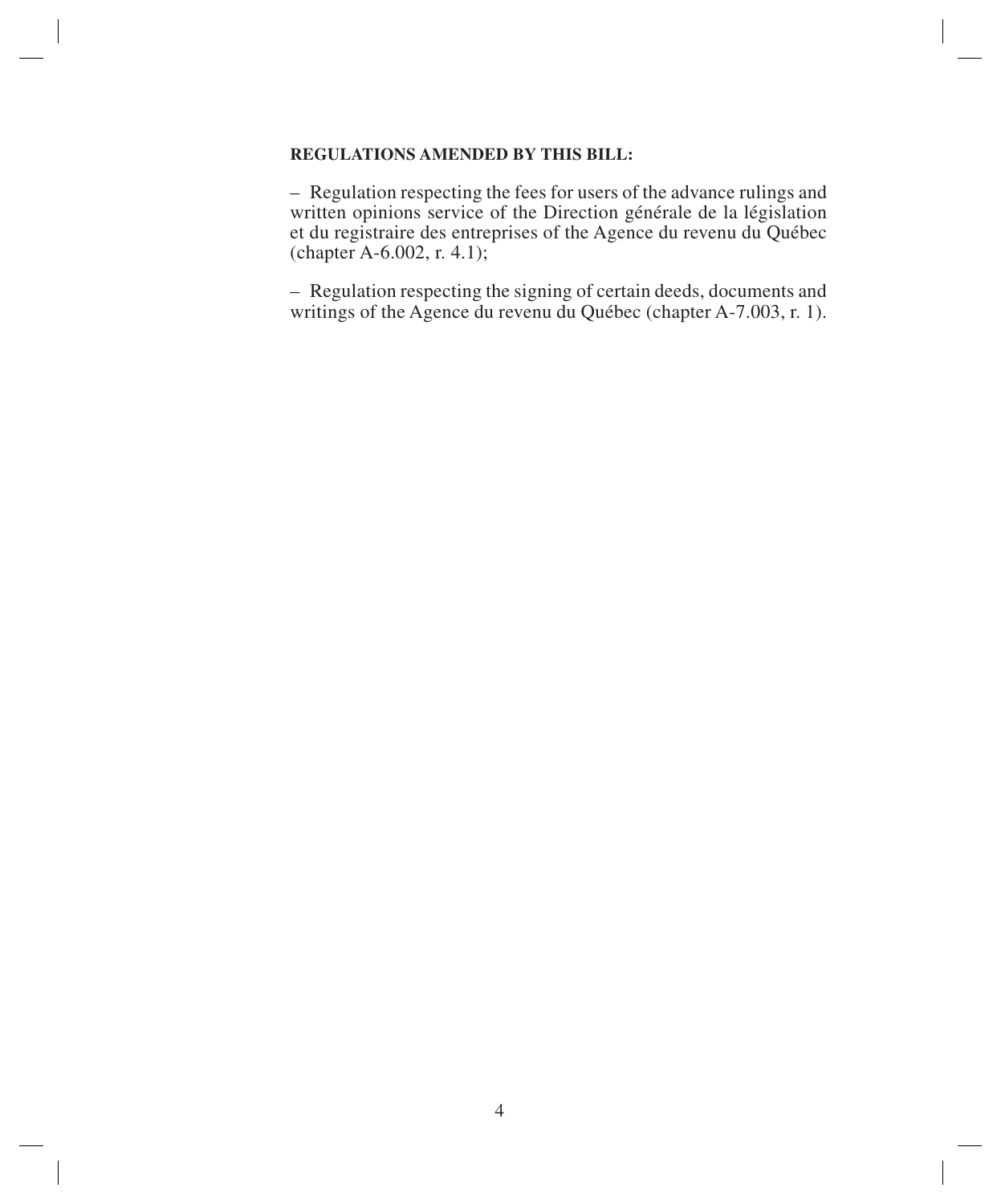# **Bill 116**

# **AN ACT TO TRANSFER THE ACTIVITIES OF THE ENTERPRISE REGISTRAR TO THE MINISTÈRE DU TRAVAIL, DE L'EMPLOI ET DE LA SOLIDARITÉ SOCIALE**

THE PARLIAMENT OF QUÉBEC ENACTS AS FOLLOWS:

#### **DIVISION I**

### ACT RESPECTING THE LEGAL PUBLICITY OF ENTERPRISES

**1.** Section 1 of the Act respecting the legal publicity of enterprises (chapter P-44.1) is replaced by the following section:

"**1.** The Minister of Employment and Social Solidarity appoints the enterprise registrar, who is an employee of the Ministère de l'Emploi et de la Solidarité sociale. The registrar is a public officer."

**2.** Section 2 of the Act is amended by inserting "or by the Government" at the end of the first paragraph.

**3.** Section 4 of the Act is repealed.

**4.** Section 5 of the Act is amended by replacing "a person from among the employees designated under section 4" by "a department employee".

**5.** Section 6 of the Act is amended by replacing "an employee designated under section 4" by "a department employee".

**6.** Section 7 of the Act is amended

(1) by replacing "an employee designated under section 4" in the first paragraph by "a department employee";

(2) by striking out "to a person other than an employee under the responsibility of the Agence du revenu du Québec" in the second paragraph.

**7.** Section 8 of the Act is amended by replacing "an employee designated under section 4 and" in the first paragraph by "a department employee".

**8.** Section 9 of the Act is amended by replacing "an employee designated under section 4" by "a department employee".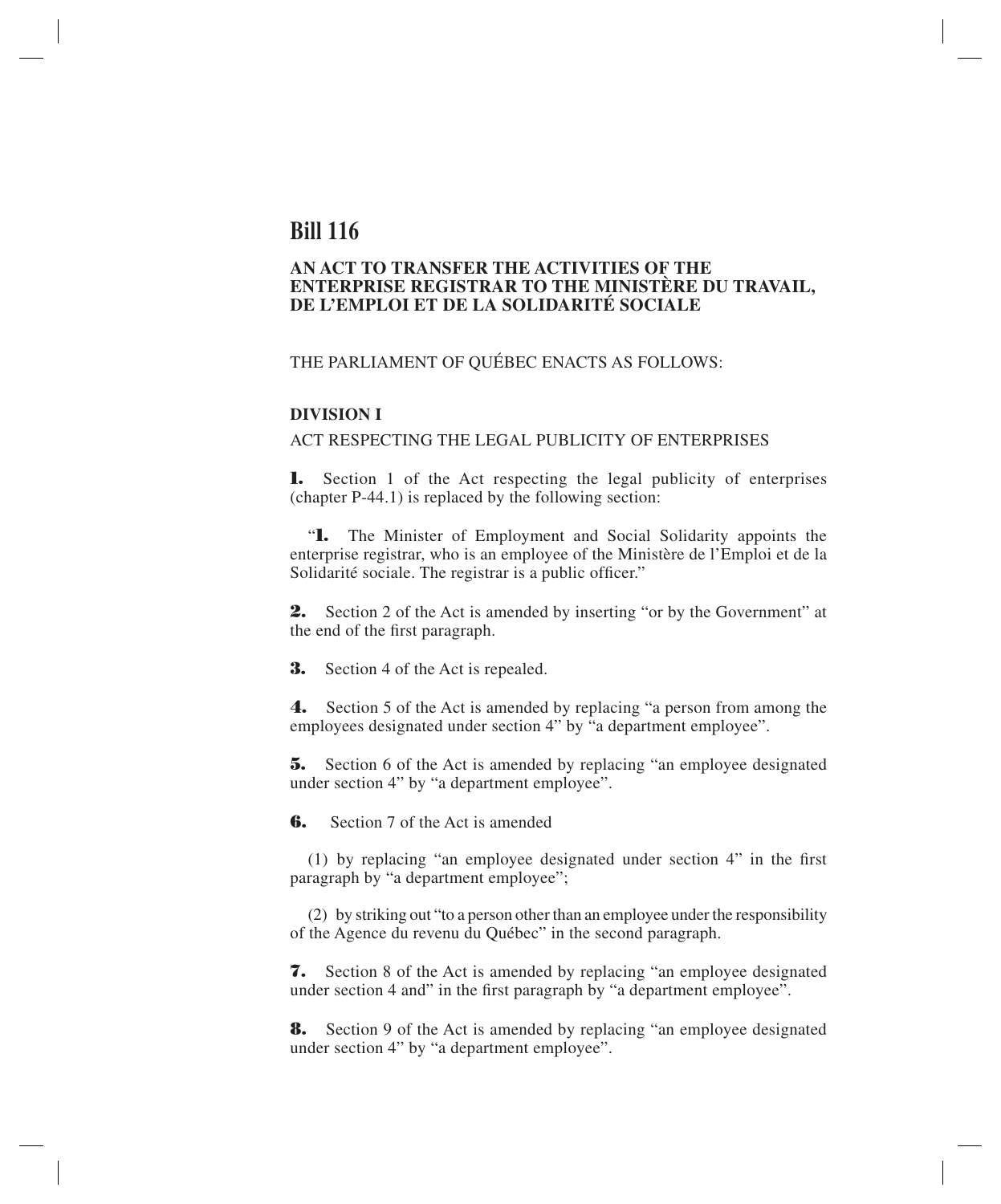**9.** Section 11 of the Act is amended by replacing "or a person referred to in section 4 or 7" by ", another department employee or a person referred to in section 7".

**10.** Section 46 of the Act is amended by striking out "with the Minister" in the first paragraph.

**11.** Section 59 of the Act is amended by replacing "an order" by "a notice", and section 66 of the Act is amended by replacing "an order" by "a notice" and "the order" by "the notice".

**12.** Sections 83 and 84 of the Act are amended by inserting "of Revenue" after "Minister".

**13.** Section 89 of the Act is amended by replacing the fourth paragraph by the following paragraph:

"The Minister must include the waivers and cancellations that the Minister grants under this section in the department's annual management report."

14. Section 124 of the Act is amended by replacing "an employee referred to in section 4 authorized for that purpose by the registrar" in the first paragraph by "a department employee authorized for that purpose by the registrar with the approval of the Minister".

**15.** Section 146 of the Act is amended by striking out ", the Agence du revenu du Québec" in the first paragraph.

**16.** Section 147 of the Act is repealed.

**17.** Section 159 of the Act is replaced by the following sections:

**158.1.** Whoever is guilty of an offence under paragraph 1 of section 152 is liable to a fine of not less than \$1,000 nor more than \$10,000 in the case of a natural person, and not less than \$2,000 nor more than \$20,000 in other cases.

"**159.** Whoever is guilty of an offence under any of paragraphs 2 to 7 of section 152 or under any of sections 153 to 158 is liable to a fine of not less than \$500 nor more than \$5,000 in the case of a natural person, and not less than \$1,000 nor more than \$10,000 in other cases."

**18.** Sections 161 and 162 of the Act are replaced by the following sections:

"**160.1.** If an offence under this Act is committed by a director, an administrator of the property of others, an officer or an attorney of a registrant, the minimum and maximum fines that would apply in the case of a natural person are doubled.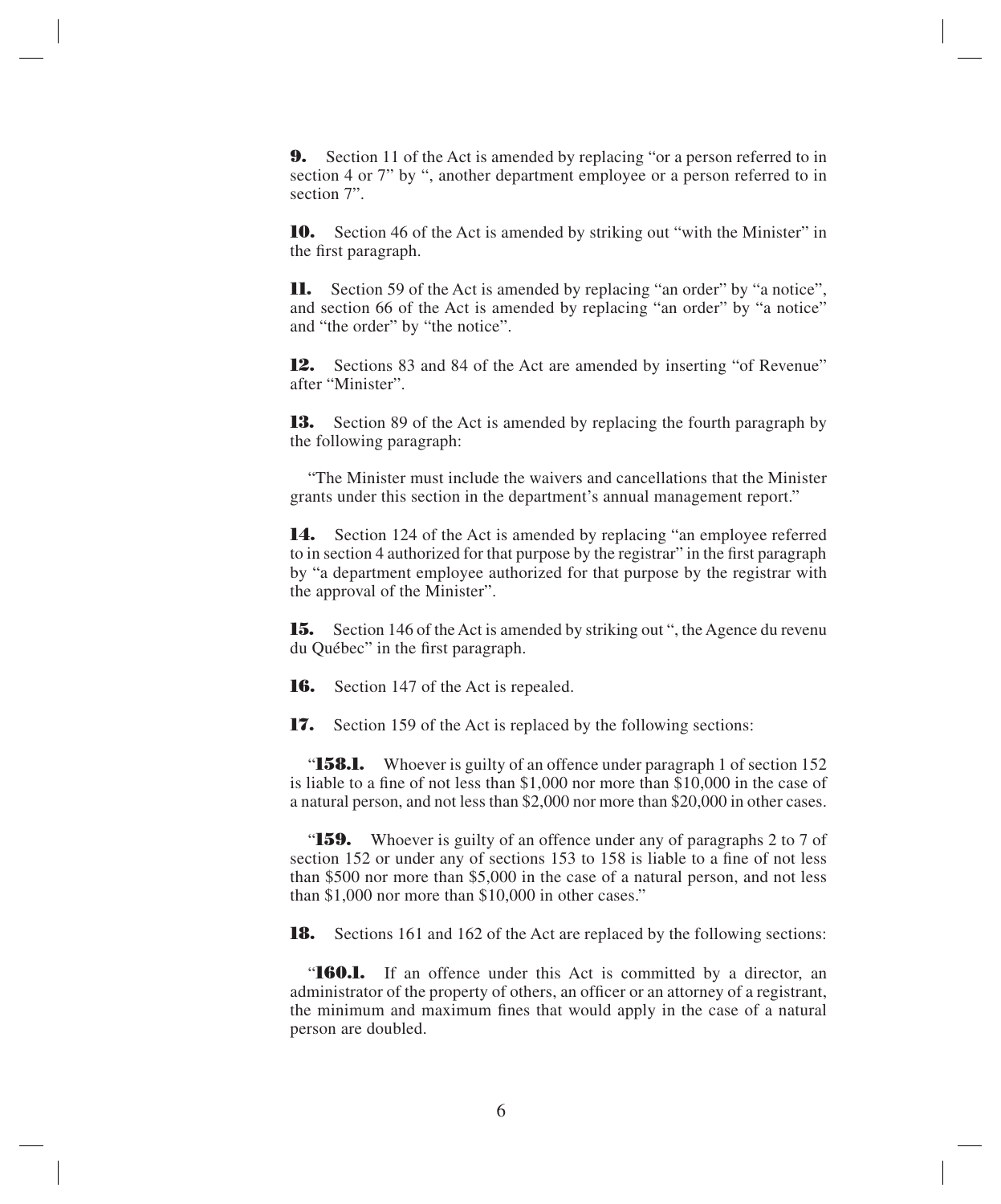"**161.** Whoever does or omits to do something in order to help a person commit an offence under this Act, or orders, authorizes, advises, encourages, incites or causes a person to commit such an offence, is guilty of the same offence.

"**162.** A person who contravenes section 126 or 131 is guilty of an offence and is liable to a fine of not less than \$2,500 nor more than \$25,000.

**"162.1.** The fines prescribed by this Act are doubled for a subsequent offence."

**19.** Section 300 of the Act is replaced by the following section:

**300.** The Minister of Employment and Social Solidarity is responsible for the administration of this Act, except sections 83 to 85, the administration of which falls under the responsibility of the Minister of Revenue."

#### **DIVISION II**

#### OTHER AMENDING PROVISIONS

§1.—*Special legislative provisions*

## TAX ADMINISTRATION ACT

**20.** Section 69.0.0.7 of the Tax Administration Act (chapter A-6.002) is amended by striking out subparagraph v of subparagraph *b* of the first paragraph and subparagraph *b*.1 of that paragraph.

**21.** Section 69.1 of the Act is amended by adding the following subparagraph at the end of the second paragraph:

 $\mathcal{L}(z, 2)$  the enterprise registrar, in respect of information necessary for the exercise of the registrar's functions under the Act respecting the legal publicity of enterprises (chapter P-44.1)."

CODE OF CIVIL PROCEDURE

**22.** Article 139 of the Code of Civil Procedure (chapter C-25.01) is amended by inserting ", the enterprise registrar" after "rights registrar" in the third paragraph.

ACT RESPECTING THE MINISTÈRE DE L'EMPLOI ET DE LA SOLIDARITÉ SOCIALE AND THE COMMISSION DES PARTENAIRES DU MARCHÉ DU TRAVAIL

23. Section 68.2 of the Act respecting the Ministère de l'Emploi et de la Solidarité sociale and the Commission des partenaires du marché du travail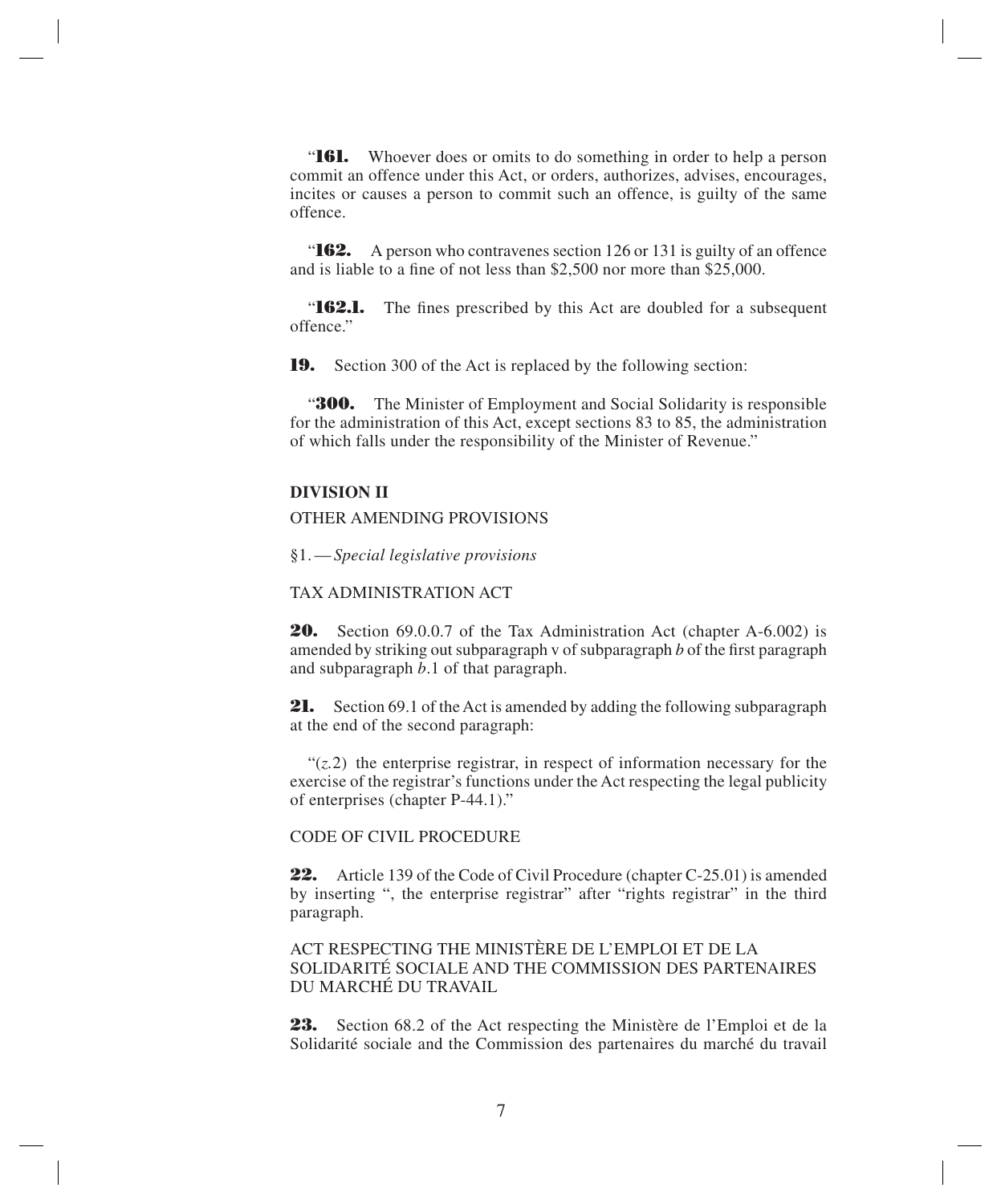(chapter M-15.001) is amended by inserting the following paragraph after paragraph 1:

 $(1.1)$  the sums transferred to it by the Minister under section 68.2.1;".

**24.** The Act is amended by inserting the following section after section 68.2:

"**68.2.1.** On the joint recommendation of the Minister and the Minister of Finance, the Minister transfers to the Fund, out of the sums credited to the general fund, part of the sums collected by the Minister of Revenue under the Act respecting the legal publicity of enterprises (chapter P-44.1), to the extent, on the dates and in the manner determined by the Government."

#### §2.—*General provision*

**25.** The expression "Minister of Revenue" in replaced by "Minister of Employment and Social Solidarity" in the following provisions:

- (1) section 7 of the Fish and Game Clubs Act (chapter C-22);
- (2) section 11 of the Amusement Clubs Act (chapter C-23);
- (3) section 1 of the Companies Act (chapter C-38);
- (4) section 14 of the Cemetery Companies Act (chapter C-40);

(5) section 52 of the Act respecting Roman Catholic cemetery companies  $(charet C-40.1);$ 

- (6) section 98 of the Gas, Water and Electricity Companies Act (chapterC-44);
- (7) section 26 of the Telegraph and Telephone Companies Act (chapter C-45);
- (8) section 23 of the Mining Companies Act (chapter C-47);

(9) section 15 of the Act respecting the constitution of certain Churches  $(charet C-63);$ 

- (10) section 19 of the Religious Corporations Act (chapter C-71);
- (11) section 22 of the Roman Catholic Bishops Act (chapter E-17);
- (12) section 75 of the Act respecting fabriques (chapter F-1);
- (13) section 34 of the Winding-up Act (chapter L-4);

(14) section 54 of the Act respecting the special powers of legal persons (chapter P-16);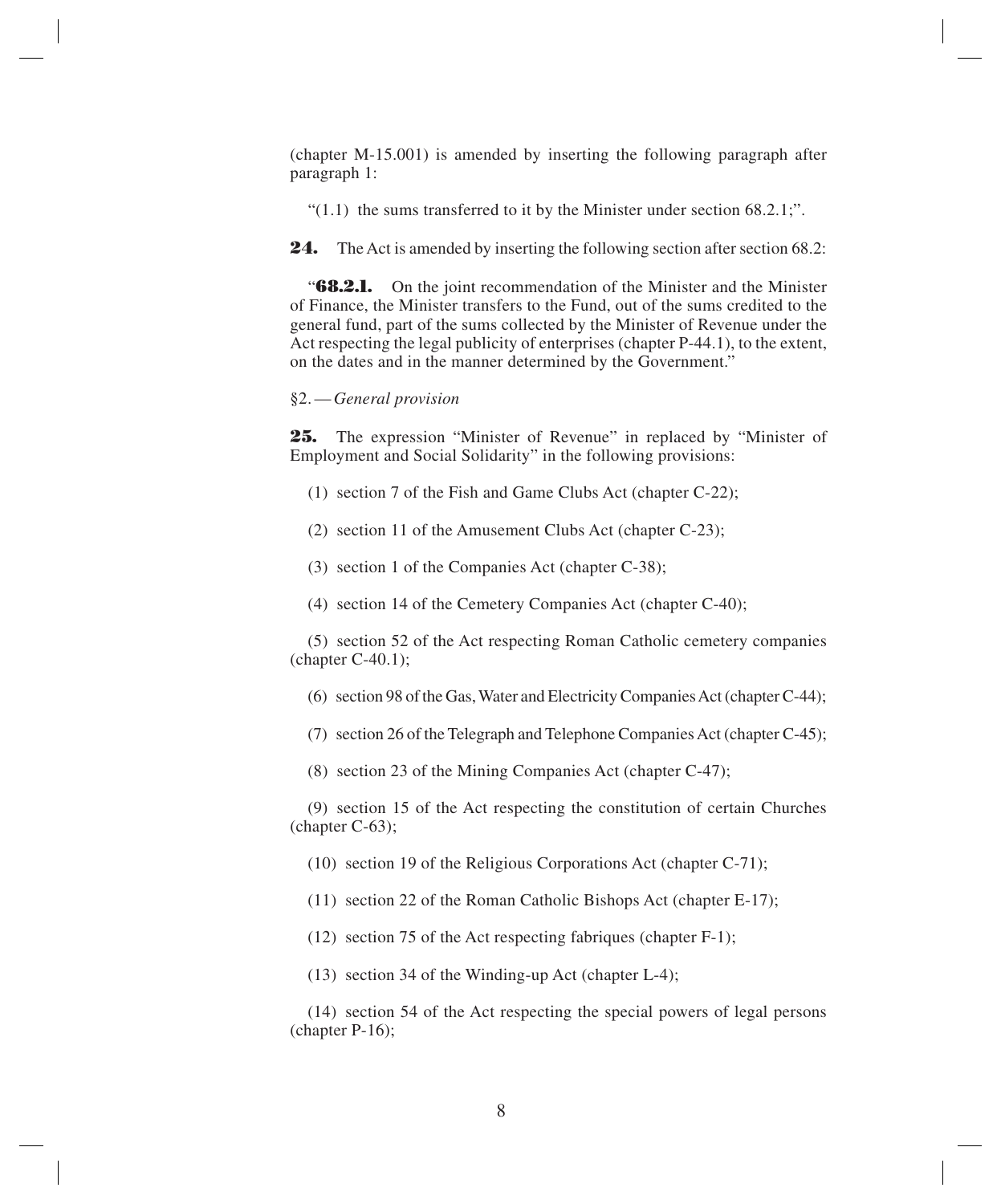- (15) section 7 of the National Benefit Societies Act (chapter S-31);
- (16) section 494 of the Business Corporations Act (chapter S-31.1);

(17) section 4 of the Act respecting societies for the prevention of cruelty to animals (chapter S-32); and

(18) section 30 of the Professional Syndicates Act (chapter S-40).

#### §3.—*Regulatory provisions*

REGULATION RESPECTING THE FEES FOR USERS OF THE ADVANCE RULINGS AND WRITTEN OPINIONS SERVICE OF THE DIRECTION GÉNÉRALE DE LA LÉGISLATION ET DU REGISTRAIRE DES ENTREPRISES OF THE AGENCE DU REVENU DU QUÉBEC

**26.** The title of the Regulation respecting the fees for users of the advance rulings and written opinions service of the Direction générale de la législation et du registraire des entreprises of the Agence du revenu du Québec (chapter A-6.002, r. 4.1) is amended by striking out "et du registraire des entreprises".

**27.** Sections 2 and 3 of the Regulation are amended by striking out "et du registraire des entreprises" in the first paragraph.

REGULATION RESPECTING THE SIGNING OF CERTAIN DEEDS, DOCUMENTS AND WRITINGS OF THE AGENCE DU REVENU DU QUÉBEC

**28.** The heading of Title I of Book II of the Regulation respecting the signing of certain deeds, documents and writings of the Agence du revenu du Québec (chapter A-7.003, r. 1) is amended by striking out "et du registraire des entreprises".

**29.** Chapter VII of Title I of Book II of the Regulation, comprising section 21.4, is repealed.

**30.** The heading of Chapter II of Title VIII of Book II of the Regulation is amended by striking out "et du registraire des entreprises".

#### **DIVISION III**

#### TRANSITIONAL AND FINAL PROVISIONS

**31.** Subject to the conditions of employment applicable to them, the enterprise registrar and the employees of the Agence du revenu du Québec designated to engage exclusively in the work and duties relating to the registrar's functions under section 4 of the Act respecting the legal publicity of enterprises (chapter P-44.1), as it read on (*insert the date of introduction of this bill*), in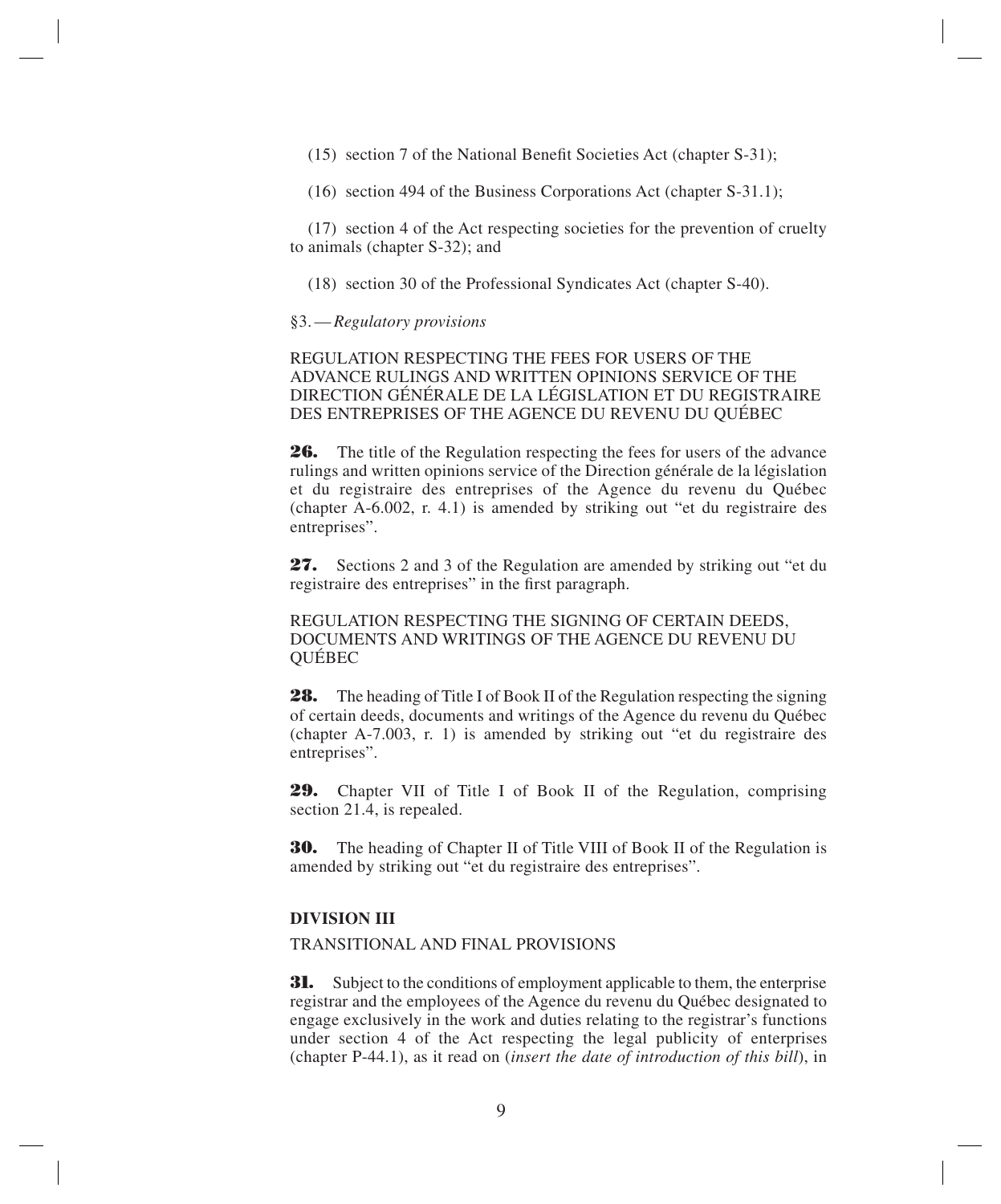office on that date and still in office on (*insert the date that precedes the date of coming into force of this Act*) become, without further formality, employees of the Ministère du Travail, de l'Emploi et de la Solidarité sociale.

The same applies to the employees of the Agence du revenu du Québec designated to engage exclusively in the work and duties relating to the enterprise registrar's functions under section 4 of the Act respecting the legal publicity of enterprises after (*insert the date that precedes the date of introduction of this bill*), if the designation was authorized by the secretary of the Conseil du trésor.

**32.** Subject to the conditions of employment applicable to them, the jurists of the Agence du revenu du Québec who are identified by the Agency after consulting with the Ministère de la Justice become, without further formality, employees of that department.

A maximum of two such jurists are chosen from among those who have expertise that is relevant to the activities of the enterprise registrar.

**33.** The employees referred to in section 31 or 32 are deemed to have been appointed in accordance with the Public Service Act (chapter F-3.1.1). For casual employees, this presumption applies only to the unexpired portion of their contract.

The Conseil du trésor determines their remuneration and classification and any other condition of employment applicable to them.

**34.** Employees referred to in section 31 who, in accordance with the conditions of employment applicable to them, refuse to be transferred to the Ministère du Travail, de l'Emploi et de la Solidarité sociale are assigned to the department to work for the enterprise registrar until the Agence du revenu du Québec is able to place them in a position corresponding to their classification.

Despite the first paragraph of section 188 of the Act respecting the Agence du revenu du Québec (chapter A-7.003), employees referred to in section 31 who take advantage of their right to refuse a transfer and who request, in accordance with section 187 of the Act respecting the Agence du revenu du Québec, to be placed on reserve in the public service are assigned to the Ministère du Travail, de l'Emploi et de la Solidarité sociale to work for the enterprise registrar until the Chair of the Conseil du trésor is able to place them in accordance with section 100 of the Public Service Act.

**35.** The enterprise registrar in office on (*insert the date that precedes the date of coming into force of this Act*) is deemed to have been designated by the Minister of Employment and Social Solidarity.